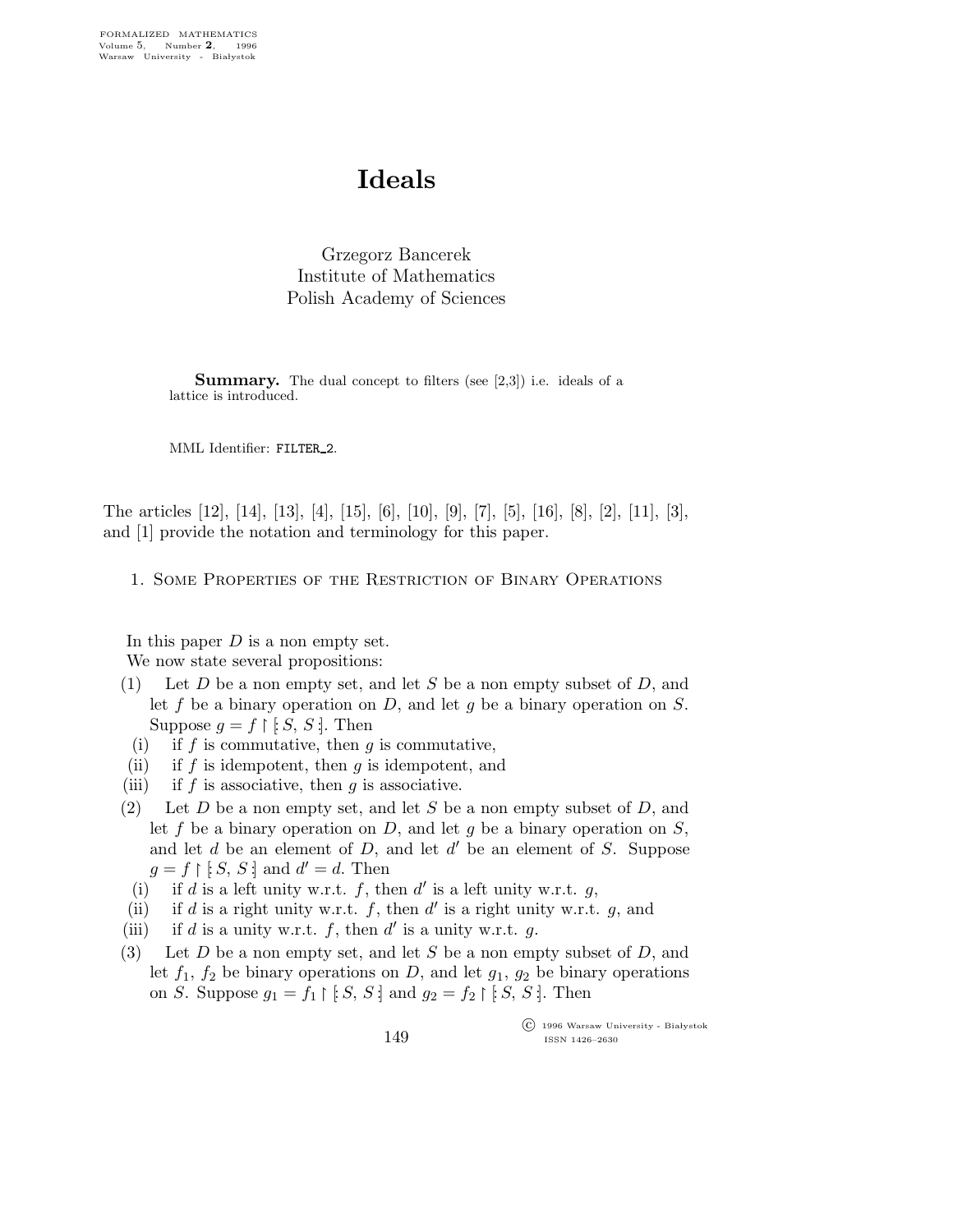- (i) if  $f_1$  is left distributive w.r.t.  $f_2$ , then  $g_1$  is left distributive w.r.t.  $g_2$ , and
- (ii) if  $f_1$  is right distributive w.r.t.  $f_2$ , then  $g_1$  is right distributive w.r.t. g2.
- (4) Let D be a non empty set, and let S be a non empty subset of D, and let  $f_1$ ,  $f_2$  be binary operations on D, and let  $g_1$ ,  $g_2$  be binary operations on S. Suppose  $g_1 = f_1 \upharpoonright [S, S]$  and  $g_2 = f_2 \upharpoonright [S, S]$ . If  $f_1$  is distributive w.r.t.  $f_2$ , then  $g_1$  is distributive w.r.t.  $g_2$ .
- (5) Let  $D$  be a non empty set, and let  $S$  be a non empty subset of  $D$ , and let  $f_1$ ,  $f_2$  be binary operations on D, and let  $g_1$ ,  $g_2$  be binary operations on S. If  $g_1 = f_1 \upharpoonright [S, S]$  and  $g_2 = f_2 \upharpoonright [S, S]$ , then if  $f_1$  absorbs  $f_2$ , then  $g_1$  absorbs  $g_2$ .

### 2. Closed Subsets of a Lattice

Let  $D$  be a non empty set and let  $X_1, X_2$  be subsets of  $D$ . Let us observe that  $X_1 = X_2$  if and only if:

(Def.1) For every element x of D holds  $x \in X_1$  iff  $x \in X_2$ .

For simplicity we follow the rules: L will denote a lattice,  $p, q, r$  will denote elements of the carrier of L,  $p'$ ,  $q'$  will denote elements of the carrier of  $L^{\circ}$ , and x will be arbitrary.

Next we state several propositions:

- (6) Let  $L_1, L_2$  be lattice structures. Suppose the lattice structure of  $L_1 =$ the lattice structure of  $L_2$ . Then  $L_1^{\circ} = L_2^{\circ}$ .
- (7)  $(L^{\circ})^{\circ}$  = the lattice structure of L.
- (8) Let  $L_1$ ,  $L_2$  be non empty lattice structures. Suppose the lattice structure of  $L_1$  = the lattice structure of  $L_2$ . Let  $a_1$ ,  $b_1$  be elements of the carrier of  $L_1$  and let  $a_2$ ,  $b_2$  be elements of the carrier of  $L_2$ . Suppose  $a_1 = a_2$  and  $b_1 = b_2$ . Then  $a_1 \sqcup b_1 = a_2 \sqcup b_2$  and  $a_1 \sqcap b_1 = a_2 \sqcap b_2$  and  $a_1 \sqsubseteq b_1$  iff  $a_2 \sqsubseteq b_2$ .
- (9) Let  $L_1$ ,  $L_2$  be lower bound lattices. Suppose the lattice structure of  $L_1$  = the lattice structure of  $L_2$ . Then  $\perp_{(L_1)} = \perp_{(L_2)}$ .
- (10) Let  $L_1$ ,  $L_2$  be upper bound lattices. Suppose the lattice structure of L<sub>1</sub> = the lattice structure of L<sub>2</sub>. Then  $\top_{(L_1)} = \top_{(L_2)}$ .
- (11) Let  $L_1$ ,  $L_2$  be complemented lattices. Suppose the lattice structure of  $L_1$  = the lattice structure of  $L_2$ . Let  $a_1, b_1$  be elements of the carrier of  $L_1$  and let  $a_2$ ,  $b_2$  be elements of the carrier of  $L_2$ . If  $a_1 = a_2$  and  $b_1 = b_2$ and  $a_1$  is a complement of  $b_1$ , then  $a_2$  is a complement of  $b_2$ .
- (12) Let  $L_1, L_2$  be Boolean lattices. Suppose the lattice structure of  $L_1 =$  the lattice structure of  $L_2$ . Let a be an element of the carrier of  $L_1$  and let b be an element of the carrier of  $L_2$ . If  $a = b$ , then  $a^c = b^c$ .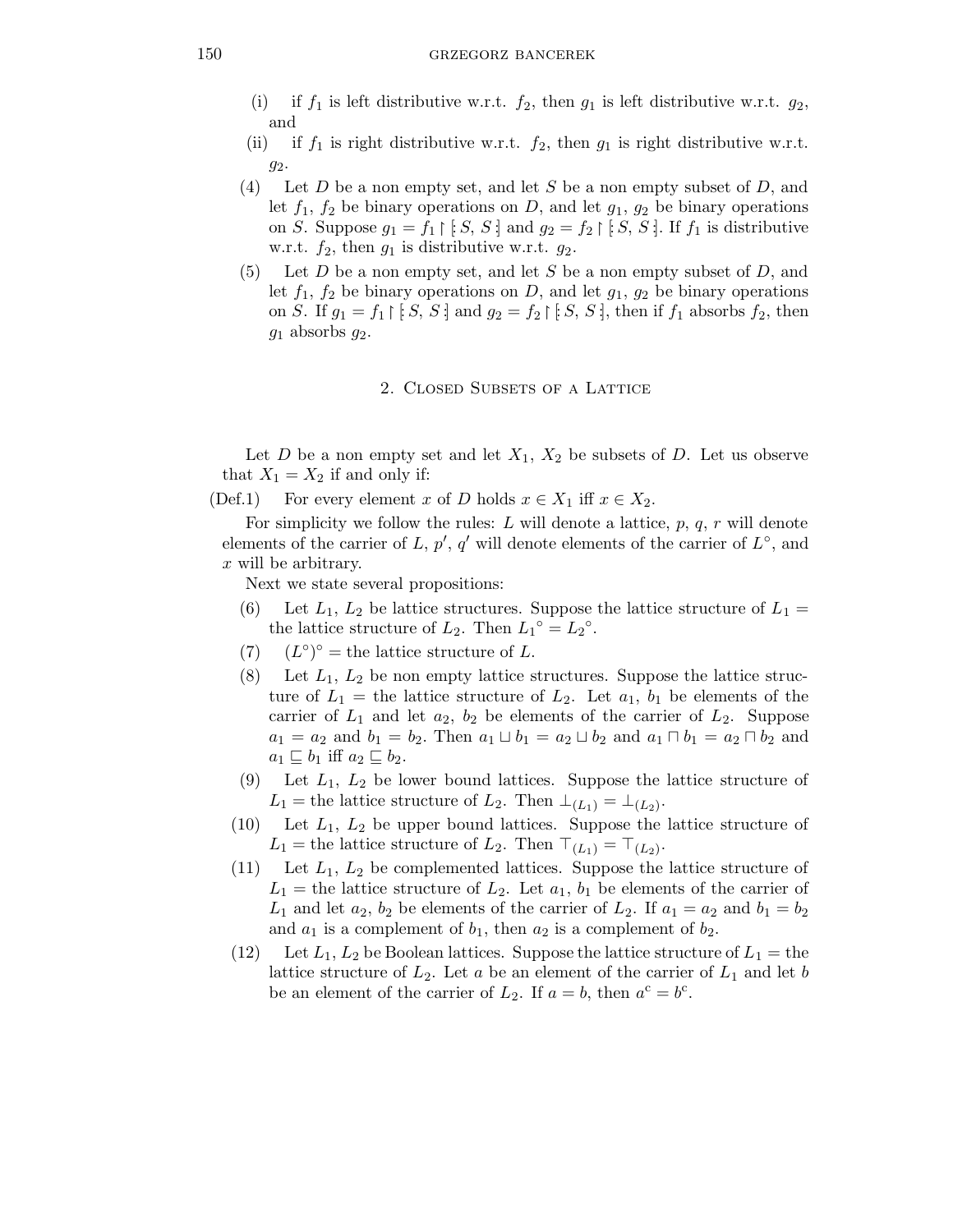Let us consider  $L$ . A subset of the carrier of  $L$  is said to be a closed subset of  $L$  if:

(Def.2) For all p, q such that  $p \in \text{it}$  and  $q \in \text{it}$  holds  $p \sqcap q \in \text{it}$  and  $p \sqcup q \in \text{it}$ .

Let us consider  $L$ . Observe that there exists a closed subset of  $L$  which is non empty.

The following two propositions are true:

- (13) Let X be a subset of the carrier of L. Suppose that for all  $p, q$  holds  $p \in X$  and  $q \in X$  iff  $p \cap q \in X$ . Then X is a closed subset of L.
- (14) Let X be a subset of the carrier of L. Suppose that for all  $p, q$  holds  $p \in X$  and  $q \in X$  iff  $p \sqcup q \in X$ . Then X is a closed subset of L.

Let us consider L. Then  $[L]$  is a filter of L. Let p be an element of the carrier of L. Then  $[p]$  is a filter of L.

Let us consider L and let D be a non empty subset of the carrier of L. Then  $[D]$  is a filter of L.

Let L be a distributive lattice and let  $F_1$ ,  $F_2$  be filters of L. Then  $F_1 \sqcap F_2$  is a filter of L.

Let us consider  $L$ . A non empty closed subset of  $L$  is called an ideal of  $L$  if: (Def.3)  $p \in \text{it and } q \in \text{it iff } p \sqcup q \in \text{it.}$ 

Next we state three propositions:

- $(15)$  Let X be a non empty subset of the carrier of L. Suppose that for all p, q holds  $p \in X$  and  $q \in X$  iff  $p \sqcup q \in X$ . Then X is an ideal of L.
- (16) Let  $L_1, L_2$  be lattices. Suppose the lattice structure of  $L_1$  = the lattice structure of  $L_2$ . Given x. If x is a filter of  $L_1$ , then x is a filter of  $L_2$ .
- (17) Let  $L_1, L_2$  be lattices. Suppose the lattice structure of  $L_1$  = the lattice structure of  $L_2$ . Given x. If x is an ideal of  $L_1$ , then x is an ideal of  $L_2$ .

Let us consider L, p. The functor  $p^{\circ}$  yielding an element of the carrier of  $L^{\circ}$ is defined by:

 $(Def.4)$  $p^{\circ} = p.$ 

Let us consider L and let p be an element of the carrier of  $L^{\circ}$ . The functor  $\degree p$  yields an element of the carrier of L and is defined as follows:

$$
(\text{Def.5}) \qquad \circ p = p.
$$

Next we state four propositions:

- $(18)$  $\circ = p$  and  $(\circ p')^{\circ} = p'$ .
- (19)  $p \Box q = p^{\circ} \Box q^{\circ}$  and  $p \Box q = p^{\circ} \Box q^{\circ}$  and  $p' \Box q' = {}^{\circ}p' \Box^{\circ}q'$  and  $p' \Box q' = {}^{\circ}p' \Box^{\circ}q'.$
- (20)  $p \sqsubseteq q$  iff  $q^{\circ} \sqsubseteq p^{\circ}$  and  $p' \sqsubseteq q'$  iff  ${}^{\circ}q' \sqsubseteq {}^{\circ}p'$ .
- (21)  $x$  is an ideal of L iff x is a filter of  $L^{\circ}$ .

Let us consider L and let X be a subset of the carrier of L. The functor  $X^{\circ}$ yielding a subset of the carrier of  $L^{\circ}$  is defined as follows:

 $(Def.6)$   $X^{\circ} = X.$ 

Let us consider L and let X be a subset of the carrier of  $L^{\circ}$ . The functor  $\circ X$ yielding a subset of the carrier of  $L$  is defined by: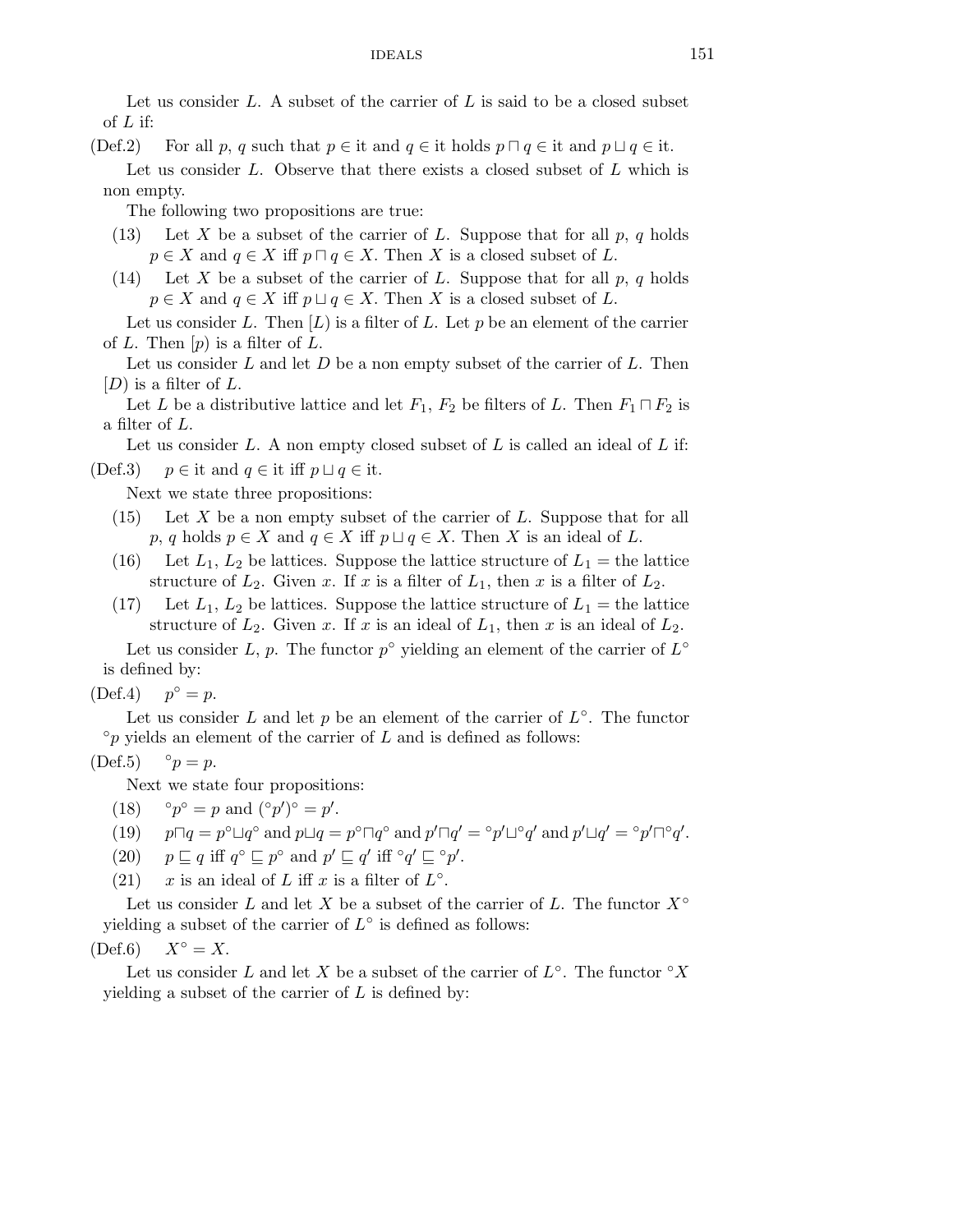$(Def.7) \quad \text{°} X = X.$ 

Let us consider  $L$  and let  $D$  be a non empty subset of the carrier of  $L$ . Observe that  $D^{\circ}$  is non empty.

Let us consider L and let D be a non empty subset of the carrier of  $L^{\circ}$ . Observe that  $\mathcal{O}D$  is non empty.

Let us consider L and let S be a closed subset of L. Then  $S^{\circ}$  is a closed subset of  $L^{\circ}$ .

Let us consider L and let S be a non empty closed subset of L. Then  $S^{\circ}$  is a non empty closed subset of  $L^{\circ}$ .

Let us consider L and let S be a closed subset of  $L^{\circ}$ . Then  $\circ S$  is a closed subset of L.

Let us consider L and let S be a non empty closed subset of  $L^{\circ}$ . Then  $\circ S$  is a non empty closed subset of L.

Let us consider L and let F be a filter of L. Then  $F^{\circ}$  is an ideal of  $L^{\circ}$ .

Let us consider L and let F be a filter of  $L^{\circ}$ . Then  $\circ$ F is an ideal of L.

Let us consider L and let I be an ideal of L. Then  $I^{\circ}$  is a filter of  $L^{\circ}$ .

Let us consider L and let I be an ideal of  $L^{\circ}$ . Then  $\circ I$  is a filter of L. We now state the proposition

- (22) Let D be a non empty subset of the carrier of L. Then D is an ideal of L if and only if the following conditions are satisfied:
	- (i) for all p, q such that  $p \in D$  and  $q \in D$  holds  $p \sqcup q \in D$ , and
	- (ii) for all p, q such that  $p \in D$  and  $q \sqsubseteq p$  holds  $q \in D$ .

In the sequel  $I, J$  will be ideals of  $L$  and  $F$  will be a filter of  $L$ . One can prove the following propositions:

- (23) If  $p \in I$ , then  $p \sqcap q \in I$  and  $q \sqcap p \in I$ .
- (24) There exists p such that  $p \in I$ .
- (25) If L is lower-bounded, then  $\bot_L \in I$ .
- (26) If L is lower-bounded, then  $\{\perp_L\}$  is an ideal of L.
- (27) If  $\{p\}$  is an ideal of L, then L is lower-bounded.

# 3. Ideals Generated by Subsets of a Lattice

Next we state the proposition

 $(28)$  The carrier of L is an ideal of L.

Let us consider  $L$ . The functor  $(L)$  yielding an ideal of  $L$  is defined as follows: (Def.8)  $(L)$  = the carrier of L.

Let us consider L, p. The functor  $(p)$  yields an ideal of L and is defined as follows:

(Def.9)  $(p] = \{q : q \sqsubseteq p\}.$ 

We now state four propositions:

(29)  $q \in (p]$  iff  $q \sqsubseteq p$ .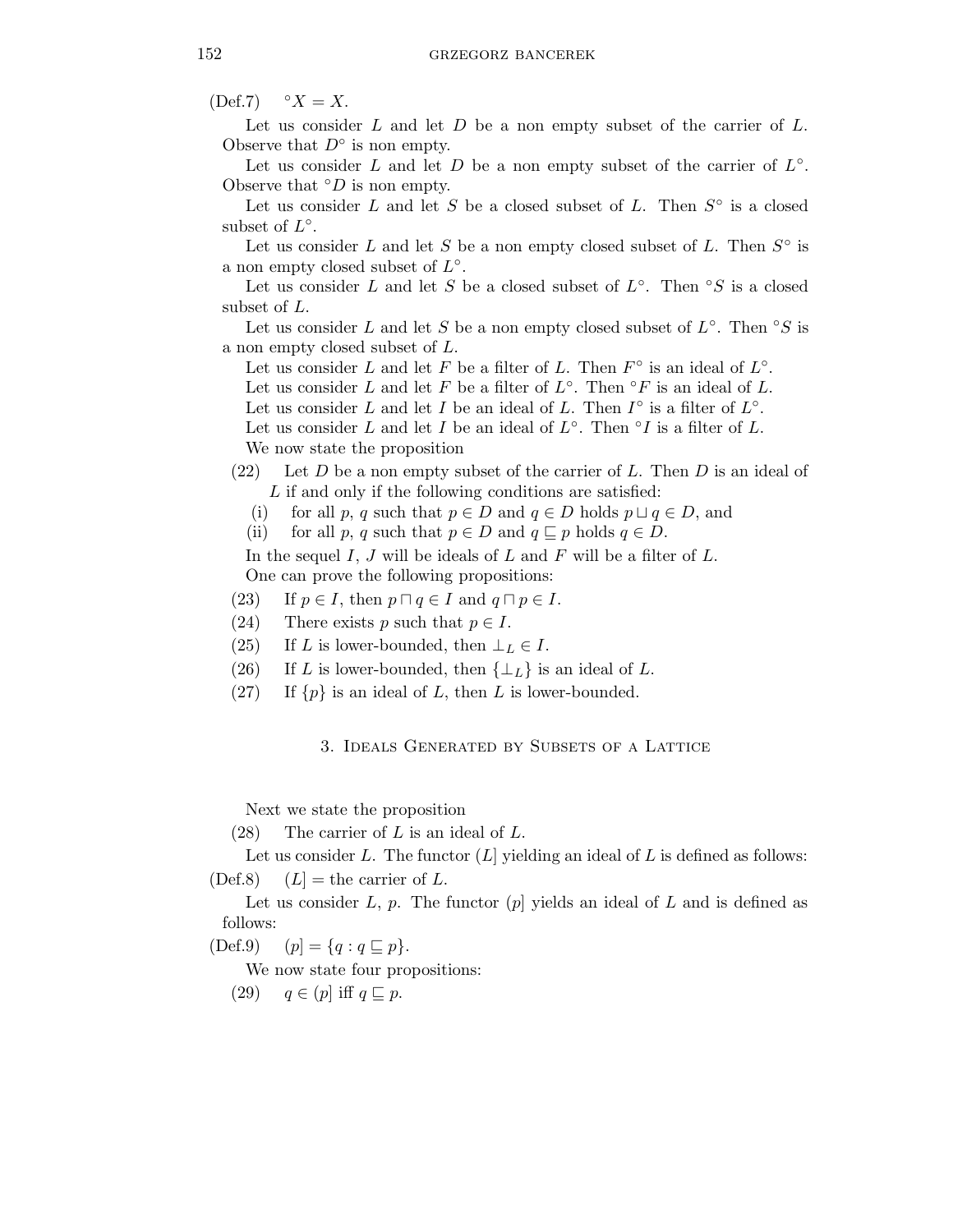- (30)  $(p] = [p^{\circ})$  and  $(p^{\circ}] = [p)$ .
- (31)  $p \in (p]$  and  $p \sqcap q \in (p]$  and  $q \sqcap p \in (p]$ .
- (32) If L is upper-bounded, then  $(L] = (\top_L)$ .

Let us consider  $L, I$ . We say that  $I$  is maximal if and only if:

(Def.10) I  $\neq$  the carrier of L and for every J such that  $I \subseteq J$  and  $J \neq$  the carrier of L holds  $I = J$ .

One can prove the following four propositions:

- (33) I is maximal iff  $I^{\circ}$  is an ultrafilter.
- (34) If L is upper-bounded, then for every I such that  $I \neq$  the carrier of L there exists J such that  $I \subseteq J$  and J is maximal.
- (35) If there exists r such that  $p \sqcup r \neq p$ , then  $(p) \neq$  the carrier of L.
- (36) If L is upper-bounded and  $p \neq \top_L$ , then there exists I such that  $p \in I$ and I is maximal.

In the sequel D denotes a non empty subset of the carrier of  $L$  and  $D'$  denotes a non empty subset of the carrier of  $\overrightarrow{L}^{\circ}$ .

Let us consider  $L, D$ . The functor  $(D)$  yields an ideal of  $L$  and is defined as follows:

 $(Def.11)$   $D \subseteq (D)$  and for every I such that  $D \subseteq I$  holds  $(D) \subseteq I$ .

We now state two propositions:

- (37)  $[D^{\circ}] = (D]$  and  $[D] = (D^{\circ}]$  and  $[{}^{\circ}D'$  =  $(D']$  and  $[D'] = ({}^{\circ}D']$ .
- $(38)$   $(I) = I$ .

In the sequel  $D_1, D_2$  are non empty subsets of the carrier of L and  $D'_1, D'_2$ are non empty subsets of the carrier of  $L^{\circ}$ .

The following propositions are true:

- (39) If  $D_1 \subseteq D_2$ , then  $(D_1] \subseteq (D_2]$  and  $((D)| \subseteq (D)$ .
- (40) If  $p \in D$ , then  $(p] \subseteq (D)$ .
- (41) If  $D = \{p\}$ , then  $(D] = (p]$ .
- (42) If L is upper-bounded and  $\top_L \in D$ , then  $(D] = (L]$  and  $(D] =$  the carrier of L.
- (43) If L is upper-bounded and  $\top_L \in I$ , then  $I = (L]$  and  $I =$  the carrier of L.

Let us consider  $L, I$ . We say that  $I$  is prime if and only if:

(Def.12)  $p \sqcap q \in I$  iff  $p \in I$  or  $q \in I$ .

The following proposition is true

(44) I is prime iff  $I^{\circ}$  is prime.

Let us consider L,  $D_1, D_2$ . The functor  $D_1 \sqcup D_2$  yielding a non empty subset of the carrier of  $L$  is defined by:

 $(\text{Def.13}) \quad D_1 \sqcup D_2 = \{p \sqcup q : p \in D_1 \land q \in D_2\}.$ 

We now state four propositions: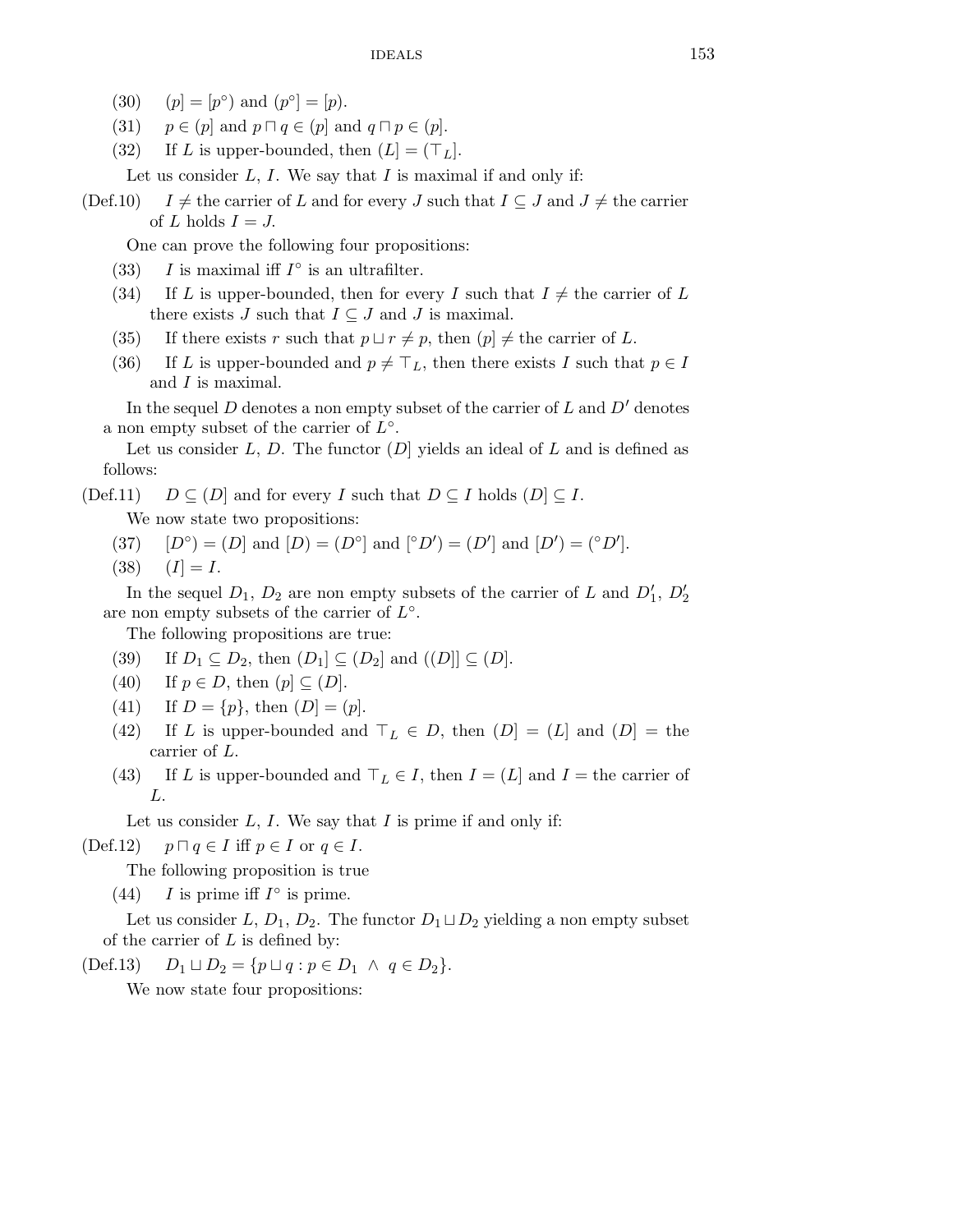- (45)  $D_1 \sqcup D_2 = D_1^{\circ} \sqcap D_2^{\circ}$  and  $D_1^{\circ} \sqcup D_2^{\circ} = D_1 \sqcap D_2$  and  $D'_1 \sqcup D'_2 = {}^{\circ}D'_1 \sqcap {}^{\circ}D'_2$ and  $^{\circ}D'_1 \sqcup ^{\circ}D'_2 = D'_1 \sqcap D'_2$ .
- (46) If  $p \in D_1$  and  $q \in D_2$ , then  $p \sqcup q \in D_1 \sqcup D_2$  and  $q \sqcup p \in D_1 \sqcup D_2$ .
- (47) If  $x \in D_1 \sqcup D_2$ , then there exist p, q such that  $x = p \sqcup q$  and  $p \in D_1$ and  $q \in D_2$ .
- (48)  $D_1 \sqcup D_2 = D_2 \sqcup D_1.$

Let L be a distributive lattice and let  $I_1$ ,  $I_2$  be ideals of L. Then  $I_1 \sqcup I_2$  is an ideal of L.

The following four propositions are true:

- (49)  $(D_1 \cup D_2) = ((D_1] \cup D_2)$  and  $(D_1 \cup D_2) = (D_1 \cup (D_2))$ .
- (50)  $(I \cup J] = \{r : \bigvee_{p,q} r \sqsubseteq p \sqcup q \land p \in I \land q \in J\}.$
- (51)  $I \subseteq I \sqcup J$  and  $J \subseteq I \sqcup J$ .
- (52)  $(I \cup J] = (I \sqcup J).$

We follow the rules: B denotes a Boolean lattice,  $I_3$ ,  $J_1$  denote ideals of B, and a, b denote elements of the carrier of B.

The following propositions are true:

- (53) L is a complemented lattice iff  $L^{\circ}$  is a complemented lattice.
- (54) L is a Boolean lattice iff  $L^{\circ}$  is a Boolean lattice.

Let B be a Boolean lattice. One can verify that  $B^{\circ}$  is Boolean and lattice-like. In the sequel  $a'$  will denote an element of the carrier of  $(B$  qua lattice)°. The following propositions are true:

- $(55)$ °)<sup>c</sup> =  $a^c$  and  $({^\circ}a')^c = a'^c$ .
- (56)  $(I_3 \cup J_1] = I_3 \sqcup J_1.$
- (57) I<sub>3</sub> is maximal iff  $I_3 \neq$  the carrier of B and for every a holds  $a \in I_3$  or  $a^{\text{c}} \in I_3.$
- (58)  $I_3 \neq (B]$  and  $I_3$  is prime iff  $I_3$  is maximal.
- (59) If  $I_3$  is maximal, then for every a holds  $a \in I_3$  iff  $a^c \notin I_3$ .
- (60) If  $a \neq b$ , then there exists  $I_3$  such that  $I_3$  is maximal but  $a \in I_3$  and  $b \notin I_3$  or  $a \notin I_3$  and  $b \in I_3$ .

In the sequel P denotes a non empty closed subset of L and  $o_1$ ,  $o_2$  denote binary operations on P.

One can prove the following two propositions:

- (61) (i) (The join operation of L)  $\restriction [P, P]$  is a binary operation on P, and (ii) (the meet operation of L)  $\restriction$  P, P is a binary operation on P.
- (62) Suppose  $o_1 =$  (the join operation of L)  $\restriction [P, P]$  and  $o_2 =$  (the meet operation of L)  $\restriction$  [ $P, P$ ]. Then  $o_1$  is commutative and associative and  $o_2$ is commutative and associative and  $o_1$  absorbs  $o_2$  and  $o_2$  absorbs  $o_1$ .

Let us consider L, p, q. Let us assume that  $p \sqsubseteq q$ . The functor  $[p,q]$  yielding a non empty closed subset of  $L$  is defined by:

$$
(Def.14) \quad [p,q] = \{r : p \sqsubseteq r \land r \sqsubseteq q\}.
$$

We now state several propositions: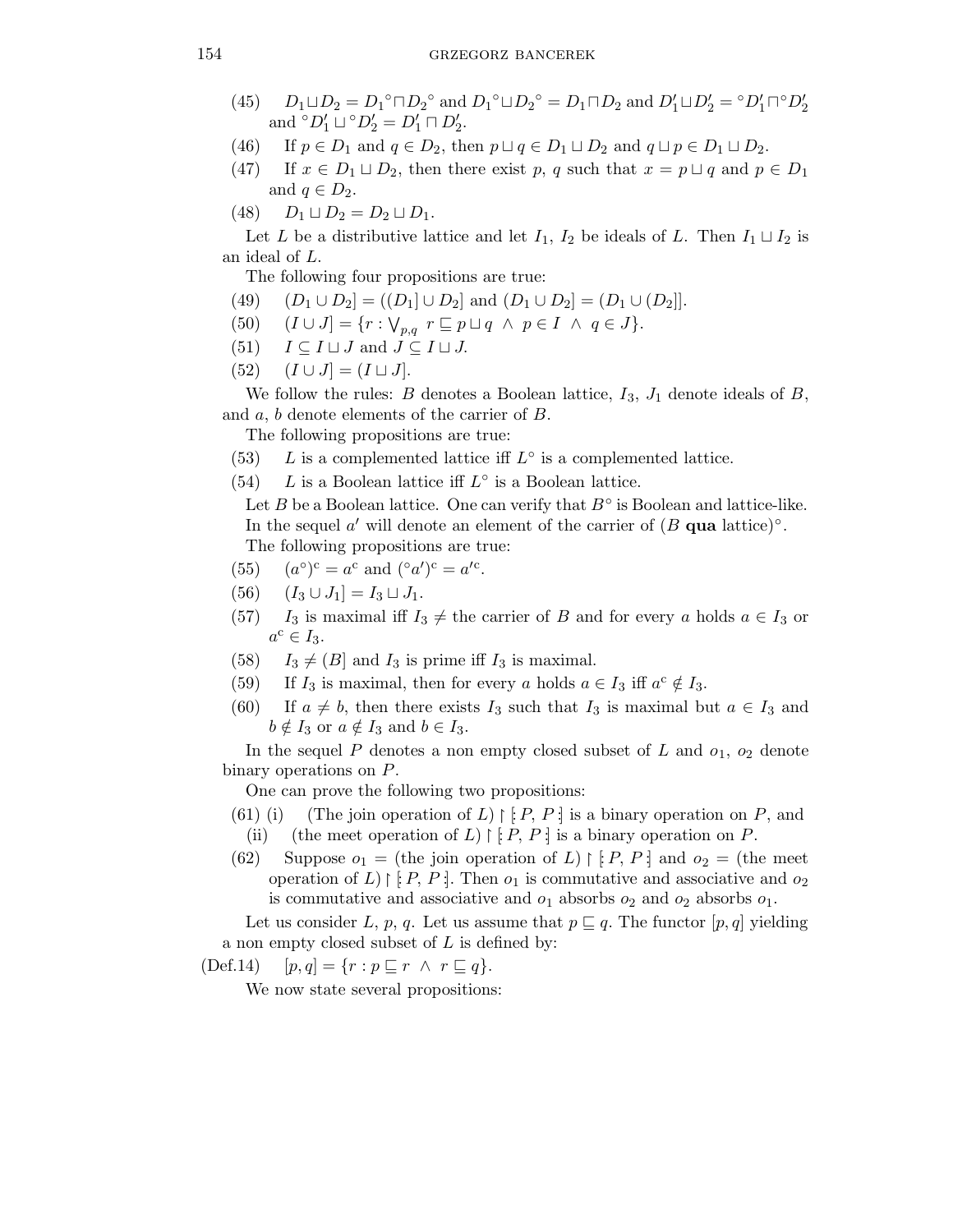- (63) If  $p \sqsubseteq q$ , then  $r \in [p,q]$  iff  $p \sqsubseteq r$  and  $r \sqsubseteq q$ .
- (64) If  $p \sqsubseteq q$ , then  $p \in [p,q]$  and  $q \in [p,q]$ .
- (65)  $[p, p] = \{p\}.$
- (66) If L is upper-bounded, then  $[p] = [p, \top_L]$ .
- (67) If L is lower-bounded, then  $(p] = [\perp_L, p]$ .
- (68) Let  $L_1, L_2$  be lattices, and let  $F_1$  be a filter of  $L_1$ , and let  $F_2$  be a filter of  $L_2$ . Suppose the lattice structure of  $L_1$  = the lattice structure of  $L_2$ and  $F_1 = F_2$ . Then  $\mathbb{L}_{(F_1)} = \mathbb{L}_{(F_2)}$ .

## 4. Sublattices

Let us consider  $L$ . Let us note that the sublattice of  $L$  can be characterized by the following (equivalent) condition:

- (Def.15) There exist  $P$ ,  $o_1$ ,  $o_2$  such that
	- (i)  $o_1 =$  (the join operation of L)  $\restriction [P, P]$ ,
	- (ii)  $o_2 =$  (the meet operation of L)  $\restriction [P, P]$ , and
	- (iii) the lattice structure of it =  $\langle P, o_1, o_2 \rangle$ .

The following proposition is true

(69) For every sublattice K of L holds every element of the carrier of K is an element of the carrier of L.

Let us consider L, P. The functor  $\mathbb{L}_P^L$  yields a strict sublattice of L and is defined as follows:

(Def.16) There exist  $o_1$ ,  $o_2$  such that  $o_1 =$  (the join operation of L)  $\restriction [P, P]$  and  $o_2$  = (the meet operation of L) | [P, P] and  $\mathbb{L}_P^L = \langle P, o_1, o_2 \rangle$ .

Let us consider L and let l be a sublattice of L. Then  $l^{\circ}$  is a strict sublattice of  $L^{\circ}$ .

Next we state a number of propositions:

- (70)  $\mathbb{L}_F = \mathbb{L}_F^L$ .
- $(71)$  $_{P}^{L}=(\mathbb{L}_{P^{\circ}}^{L^{\circ}})^{\circ}.$
- $(72)$  $L(L)$  = the lattice structure of L and  $\mathbb{L}_{L}^{L}$  = the lattice structure of L.
- (73) (i) The carrier of  $L_P^L = P$ ,
- (ii) the join operation of  $\mathbb{L}_{P}^L$  = (the join operation of L) | [P, P], and
- (iii) the meet operation of  $\mathbb{L}_P^L$  = (the meet operation of L) | [P, P].
- (74) For all p, q and for all elements p', q' of the carrier of  $\mathbb{L}_P^L$  such that  $p = p'$  and  $q = q'$  holds  $p \sqcup q = p' \sqcup q'$  and  $p \sqcap q = p' \sqcap q'$ .
- (75) For all p, q and for all elements p', q' of the carrier of  $\mathbb{L}_P^L$  such that  $p = p'$  and  $q = q'$  holds  $p \sqsubseteq q$  iff  $p' \sqsubseteq q'$ .
- (76) If L is lower-bounded, then  $\mathbb{L}_I^L$  is lower-bounded.
- (77) If L is modular, then  $\mathbb{L}_P^L$  is modular.
- (78) If L is distributive, then  $\mathbb{L}_P^L$  is distributive.